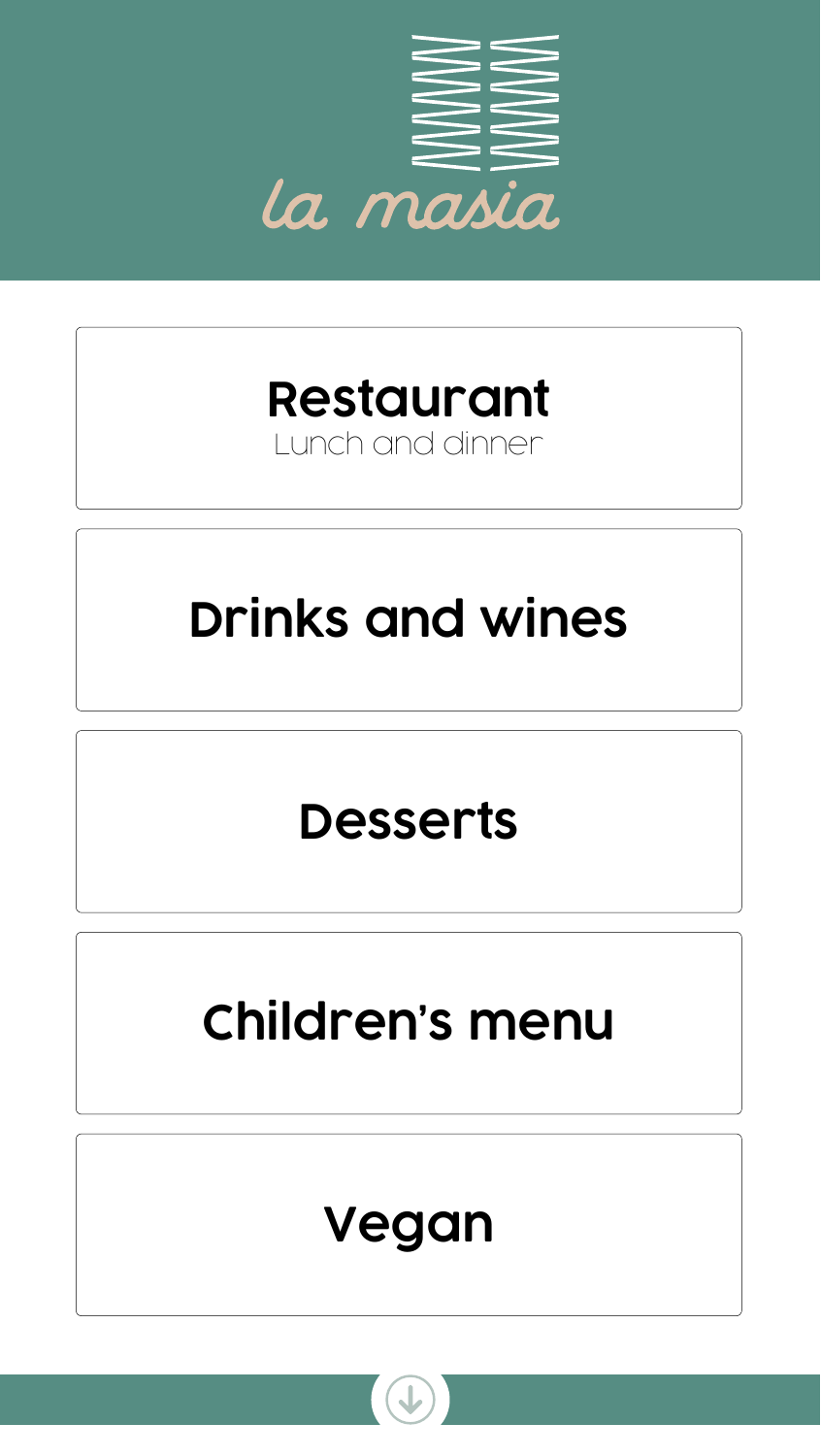**POTATOES WITH BRAVA SAUCE** 

**AND CURRY SAUCE** *8,00 €*

**FRIED CALAMARI WITH GREEN PEPPERS** *11,80 €*

**MUSSELS À LA MARINIÉRE** *11,00 €*

**RED PRAWN WITH GARLIC** *16,80 €*

**IBERIAN HAM WITH "PA DE VIDRE" (FLATBREAD)** *18,70 €*

**GRILLED NATURAL VEGETABLES** *9,50 €*

**CHICKEN FINGERS WITH CHEESE SAUCE** *10,90 €*

**BEEF CARPACCIO WITH PARMESAN CHEESE WITH PIZZA BREAD** *12,90 €*

**SALMON MARINATED WITH MANGO VINAIGRETTE** *13,90 €*

**GRILLED PRAWNS WITH BLACK SALT** *13,80 €*

**CAESAR SALAD** *9,80 € Mixed lettuce, chicken, croutons, parmesan cheese and Caesar sauce.*

**FRESH SEASONAL SALAD** *10,10 € Lettuce Hearts, mezclum salad mix, red endive, cherry tomato, quail eggs, anchovies, tuna, asparagus.*

**GOAT CHEESE SALAD** *10,50 € Goat cheese salad with caramelized apple.*

**QUINOA SALAD WITH VEGETABLES** *9,70 € Quinoa, lentils, tomato, black olives, apple and walnuts.*

**COD FILLET WITH NATURAL** 

**RATATOUILLE** *16,40 €*

**MONKFISH AND MUSSELS CASSEROLE WITH ROMESCO** *19,50 €*

**MONKFISH & PRAWN SKEWER SERVED WITH HAZELNUTS AND VINAIGRETTE** *18,90 €*

**BAKED HAKE SUPREME WITH IBERIAN HAM CREAM** *16,40 €*

**GRILLED SOLE SERVED WITH VEGETABLES** *20,90 €*

**GRILLED SALMON WITH GARNISH** *15,90 €*

**SHOULDER OF LAMB CONFIT** *19,50 €*

**BEEF FILLET** *22,80 €*

**GRILLED FISH AND SHELLFISH PLATTER** *22,90 €*

**TURBOT WITH TOMATO CONFIT AND GARLIC SAUCE** *17,90 €*

**CHICKEN SKEWER** *11,00 €*

**GRILLED LAMB** *17,50 €*

**SIRLON STEAK** *18,50 €*

**BEEF FILLET** *23,90 €*

> **PEPPER SAUCE MUSHROOM SAUCE BLUE CHEESE SAUCE WINE SAUCE**

**ANGUS SPECIAL BURGER (200GR)** *15,20 € Sesame seed bun, lettuce, brie cheese, onion, bacon and beef burger.*

**CHICKEN RICE WITH VEGETABLES** 

**(MÍN. 2 PAX | PRICE PER PAX)** *13,30 €*

**BLACK NOODLES WITH CUTTLEFISH (MÍN. 2 PAX | PRICE PER PAX)** *14,20 €*

**MIXED PAELLA (MIN 2 PAX | PRICE PER PAX)** *16,30 €*

**RICE À LA MARINIÉRE (MIN 2 PAX | PRICE PER PAX)** *16,90 €*

**MONKFISH AND PRAWN PAELLA (MÍN. 2 PAX | PRECIO POR PAX)** *17,90 €*

**SEÑORITO RICE (MIN. 2 PAX)** *17,90 €*

**RICE IN BROTH WITH LOBSTER** *22,50 €*

**RICE WITH PEAS, MUSHROOMS, PEPPERS AND TEXTURED SOY (MIN. 2 PAX)** *13,30 €*

**SPAGHETTI / MACARONI** *10,90 €*

<span id="page-1-0"></span>

**SAUCES TO CHOOSE: BOLOGNESE, PESTO, CARBONARA, NEAPOLITAN AND ARRABIATA.**

**MEAT LASAGNE 'AU GRATIN'** *11,80 €*

**NOODLE WOK, HEURA AND CRISPY WITH TERIYAKI SAUCE** *13,30 €*

**RIGATONI WITH CUTTLEFISH AND CARAMELIZED ONIONS** *11,20 €*

**RIGATONI WITH SANFAINA AND VEGAN CHEESE** *11,10 €*

**BREAD** *1,00 €*

**GLUTEN FREE BREAD** *1,00 €*

**PA DE VIDRE (4 UTS.)** *3,00 €*

**MARGARITA**

*11,00 € (30 cm) – 9,00 € (23 cm) Tomato sauce and mozzarella*

**VEGETAL** *12,90 € (30 cm) – 10,90 € (23 cm) Artichoke, mushrooms, courgette, red pepper, onion, tomato sauce and mozzarella*

**SALAMI** *12,90 € (30 cm) – 10,90 € (23 cm) Salami, tomato sauce and mozzarella*

**BACON** *12,90 € (30 cm) – 10,90 € (23 cm) Bacon, Emmental, tomato sauce and mozzarella*

**BARBACOA** *12,90 € (30 cm) – 10,90 € (23 cm) Mozzarella, barbecue sauce and tomato sauce*

**DIAVOLA** *12,90 € (30 cm) – 10,90 € (23 cm) Pepperoni, mushrooms, peppers, olives, tomato sauce, mozzarella*

**TUNA** *12,90 € (30 cm) – 10,90 € (23 cm) Tuna, tomato sauce and mozzarella*

**TROPICAL** *12,90 € (30 cm) – 10,90 € (23 cm) Cooked ham, pineapple, tomato sauce and mozzarella*

**CAPRICCIOSA** *12,90 € (30 cm) – 10,90 € (23 cm) Mushrooms, ham, peppers, olives, tomato sauce and mozzarella*

**CALZONE** *12,90 € (30 cm) – 10,90 € (23 cm) Egg, mushrooms, ham, tomato sauce and mozzarella*

**4 SEASONS** *12,90 € (30 cm) – 10,90 € (23 cm) Tomato, mozzarella, mushrooms, artichokes, ham, black olives*

**PEPPERONI** *12,90 € (30 cm) – 10,90 € (23 cm) Pepperoni, tomato sauce and Mozzarella*

**4 CHEESES** *12,90 € (30 cm) – 10,90 € (23 cm) Parmesan, emmental, roquefort, mozzarella, tomato sauce*

**PROSCIUTTO** *12,90 € (30 cm) – 10,90 € (23 cm) Ham, tomato sauce and mozzarella*

**CAMBRILS PARK** *12,90 € (30 cm) – 10,90 € (23 cm) Roquefort, Parmesan, cured ham, tomato sauce and mozzarella*

**PIZZA VEGGIE CAMBRILS PARK** *12,90 € Artichoke, mushrooms, courgette, red and green pepper, onion, tomato sauce and vegan mozzarella.*

**BURRATA & PESTO** *15,90 € Tomato sauce, mozzarella, burrata, pesto, rocket, cherry tomato and parmesan*

### **SMOKED SALMON** *15,90 € Tomato sauce, cream cheese, smoked salmon, arugula and capers*







**RICES AND PASTA**

**BREAD**

**PIZZA**

**IF YOU HAVE ANY FOOD ALLERGY PLEASE ASK OUR STAFF**



 **OPTIONAL GLUTEN FREE, PLEASE ASK OUR STAFF** 

**FISH AND CHIPS WITH MUSHY PEAS AND TARTARE SAUCE** *10,10 €*

**FRIED COD WITH CHIPS, BACON AND VEGETABLES** *16,00 €*

*11,30 €*

**PORK RIBS WITH BARBECUE SAUCE, POTATOES, BACON AND VEGETABLES** *15,90 €*

### **CHICKEN CURRY WITH CHIPS AND RICE** *13,80 €*

**BAKED POTATOES WITH CHEESE SAUCE** *8,20 €*

### **GRILLED WHISKY SHRIMP**

**IRISH SPECIALTIES**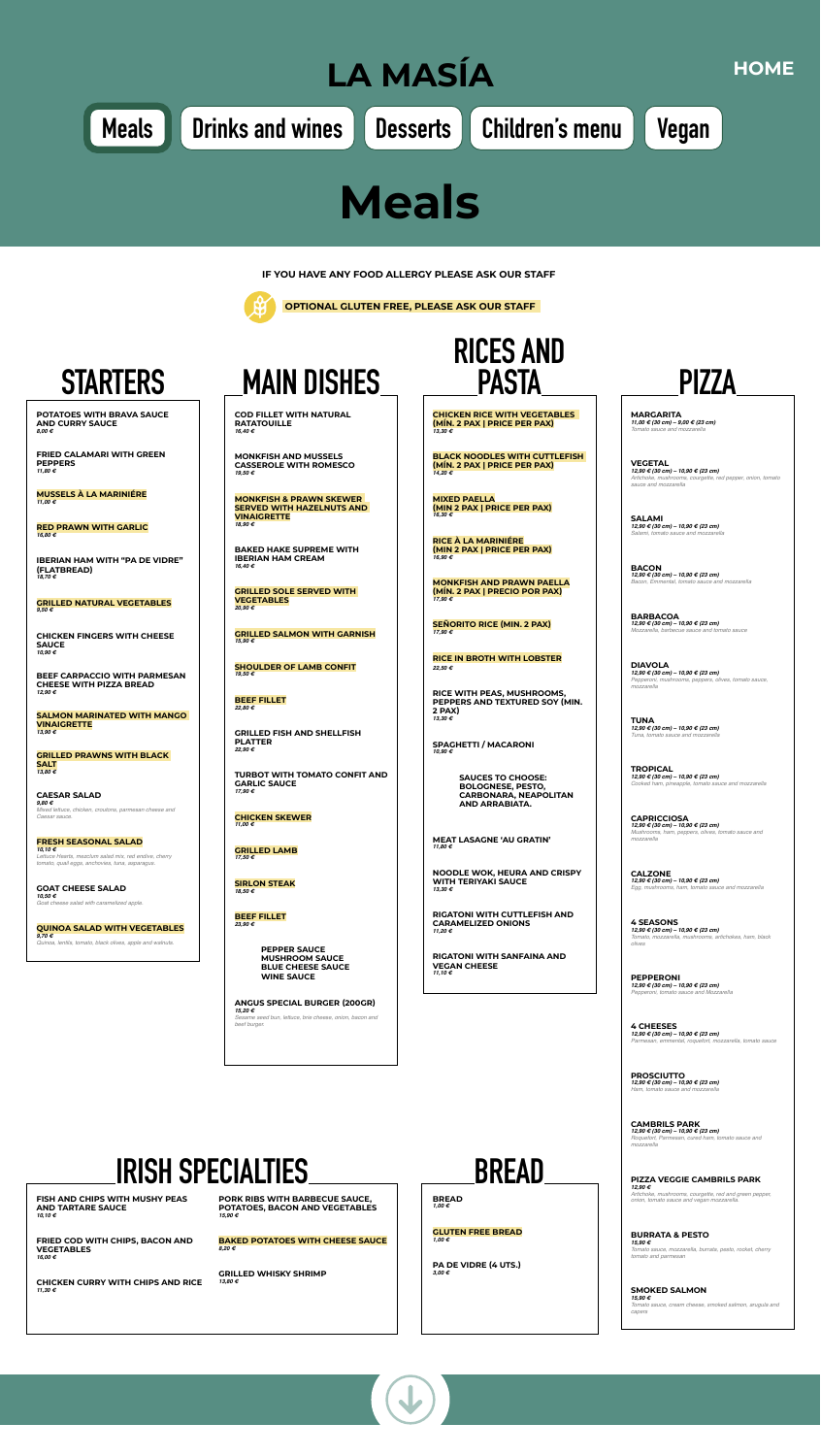**DE CASTA** *11,90 € Garnatxa Negra, Samsó D.O. CATALUNYA*

**DE CASTA 3/8** *6,70 € Garnatxa Negra, Samsó D.O. CATALUNYA*

**TREPAT ROSAT** *16,00 € Trepat D.O. CONCA DE BARBERa*

**OCTUBRE ROSAT** *14,00 € Samsó, Garnatxa Negra D.O. MONTSANT*

**AUGUSTUS ROSAT** *13,90 € Cabernet Sauvignon, Merlot D.O. PENEDÉS*

**CLOT D'ENCÍS** *11,00 € Garnatxa Negra, Syrah D.O. TERRA ALTA*

**ROSE BRUT RERSERVA**

*16,70 €*

**BRUT IMPERIAL MOET** 

**CHANDON**

*40,00 €*

**PETIT PITTACUM** *13,50 € Mencía D.O. BIERZO*

**VILOSELL** *16,50 € Cabernet Sauvignon, Garnatxa Negra, Merlot, Sirà, Tempranillo* 

*D.O. COSTERS DEL SEGRE*

**LINDES DE REMELLURI LABASTIDA** *18,00 € Garnatxa Negra, Morastell, Tempranillo D.O. LA RIOJA*

**CUNE CRIANZA 3/8** *8,30 € Tempranillo, Garnatxa Negra, Samsó D.O. LA RIOJA*

**MINERAL DEL MONTSANT** *16,20 € Garnatxa Negra, Samsó D.O. MONTSANT*

**ACÚSTIC** *18,90 € Garnatxa Negra, Samsó D.O. MONTSANT*

**LES SORTS VINYES VELLES** *20,40 € Samsó D.O. MONTSANT*

**JASPI MARAGDA** *18,50 € Sirà, Samsó, Garnatxa Negra D.O. MONTSANT*

**MAS DE LES MORERES** *18,10 € Cabernet Sauvignon, Samsó, Garnatxa Negra D.O. MONTSANT*

**PAS CURTEI** *18,70 € Cabernet Sauvignon, Samsó, Merlot D.O. PENEDÉS*

**ELS PICS** *20,10 €*

*Cabernet Sauvignon, Garnatxa Negra, Sirà,* 

*Samsó*

*D.O.Q PRIORAT*

**ARTIGAS NEGRE**

*24,30 €*

*Cabernet Sauvignon, Samsó, Garnatxa Negra*

*D.O.Q PRIORAT*

**LLUM D'ALENA**

*19,80 €*

*Garnatxa, Samsó D.O.Q PRIORAT*

**PETIT MAS SINÈN** *19,40 € Garnatxa, Samsó, Sirà, Cabernet, Merlot D.O.Q PRIORAT*

**VIÑA SASTRE CRIANZA** *23,80 € Tempranillo D.O. RIBERA DEL DUERO*

**FIGUEIRO 12** *21,90 € Tempranillo D.O. RIBERA DEL DUERO*

**VIZCARRA** *18,50 € Tempranillo D.O. RIBERA DEL DUERO*

**SOLIMAR** *11,20 € Cabernet Sauvignon, Merlot D.O. TARRAGONA*

**L'ARLEQUÍ**  *16,80 € Cabernet Sauvignon, Merlot, Samsó D.O. TARRAGONA*

**JUAN GIL 4 MESES**

*12,60 € Monastrell D.O. JUMILLA* **PRIMA** *15,80 € Garnatxa Negra, Tinta de Toro D.O. TORO* 



**MOJITO** *7,70 € Rum, sugar, mint and Sprite (soda).*

**MOJITO DE FRESA** *8,00 € Strawberry, rum, sugar, mint and Sprite (soda).*

**MOJITO DE FRUTOS DEL BOSQUE** *8,00 € Berries, rum, sugar, mint and Sprite.*

**MOJITO DE MARACUYÁ** *8,00 € Passion fruit, rum, sugar, mint and soda*

**ROYAL** *8,00 € Rum, lime, sugar, berries and cava (sparkling wine)*

**LOVE ON THE BEACH** *7,60 € Vodka, peach liqueur, cranberry juice and orange juice*

**CAIPIRINYA** *7,60 € Cachaça, brown sugar, lime and Sprite (soda)*

**PIÑA COLADA** *7,60 € Rum, coconut purée and pineapple juice*

**TOM COLLINS PUERTO DE INDIAS** *8,00 € Puerto de Indias Gin, lemon juice, sugar and Sprite (soda)*

**MOSCOW MULE** *8,00 € Vodka, lime, sugar and ginger beer.*

**LONG ISLAND** *8,00 € Rum, gin, vodka, tequila, triple sec and cola*

### **ALCOHOL-FREE COCKTAIL**

**MOJITO** *6,00 € Sugar, lime, mint, apple juice and Sprite*

**MOJITO FRESA** *6,30 € Strawberry, sugar, lime, mint and Sprite*

**MOJITO FRUTOS DEL BOSQUE** *6,30 € Berries, sugar, lime, mint and Sprite*

**MOJITO MARACUYÁ** *6,30 € Coconut syrup and pineapple juice*

**PIÑA COLADA** *5,20 € Pineapple juice, peach juice, orange juice and a hint of pomegranate*

**SAN FRANCISCO** *5,20 € Pineapple juice, peach juice, orange juice and a hint of pomegranate* 

**PINK PANTHER** *5,20 € Pineapple juice, coconut syrup and strawberry*

**VIÑA SOL 3/8** *7,30 € Chardonnay D.O. CATALUNYA*

**AUZELLS** *15,00 € Chardonnay, Albariño, Müller Thurgau, Riesling, Macabeu, Sauvignon Blanc, Muscat*

*D.O. COSTERS DEL SEGRE*

**BANCAL DEL BOSC BLANC** *16,20 € Garnatxa blanca D.O. MONTSANT* 

**VESPRES BLANC** *16,30 € Garnatxa blanca D.O. MONTSANT*

**EL FANIO** *17,70 € Xarel·lo D.O. PENEDÉS*

**VITIS** *14,30 € Xarel·lo, Subirat Parent, Muscat D.O. PENEDÉS*

**LES BRUGUERES** *20,80 € Garnatxa Blanca D.O.Q PRIORAT*

**ARTIGAS BLANC** *26,30 € Macabeu, Pedro Ximénez, Garnatxa Blanca D.O.Q. PRIORAT*

**EL PERRO VERDE**

*15,20 € Verdejo D.O. RUEDA*

**ENATE** *15,60 € Gewürztraminer D.O. SOMONTANO*

**CLOT D'ENCÍS** *11,00 € Garnacha Blanca*

*D.O. TERRA ALTA*

**CHARDONNAY** *14,20 € Chardonnay D.O. TARRAGONA*

**AUCALÀ BLANC**

*15,10 € Garnatxa blanca D.O. TERRA ALTA*

**ELS AMELERS** *19,40 €*

*Garnatxa blanca D.O. TERRA ALTA*

**MONTENOVO GODELLO** *15,50 € Godello D.O. VALDEORRAS* 

**JARDÍN LUCÍA 19**  *18,80 € Albariño D.O. Rias Baixas*

**BOLET RESERVA BRUT NATURE** *15,80 €*

**ANNA DE CODORNIU BENJAMIN** *7,30 €*

**ANNA DE CODORNIU RESERVA** *16,30 €*

**TERRERS BRUT NATURE GRAN RESERVA** *22,50 €*

**IMPERIAL BRUT** *22,60 €*

**CHAMPAGNE**



# <span id="page-2-0"></span>LA MASÍA [HOME](#page-0-0) **[Meals](#page-1-0) Drinks and wines [Desserts](#page-3-0) [Children's menu](#page-4-0)** [Vegan](#page-5-0)

## **Drinks and wines**

**BEERS**

**DRINKS**

**GLASS ESTRELLA**

*2,50 €*

**PINT ESTRELLA**

*3,50 €*

**ALCOHOL FREE ESTRELLA**

*2,70 €*

**GLUTEN FREE ESTRELLA**

*3,20 €*

**BUDWEISER** *3,70 €*

**HEINEKEN** *3,70 €*

**MAGNERS** *4,90 €*

**CORONITA** *3,90 €*

**VOLL DAMM**

*3,00 €*

**CACAOLAT (CHOCOLATE MILK SHAKE)** *2,90 €*

**SPARKLING WATER** *1,80 €*

**AQUARIUS LEMON** *2,90 €*

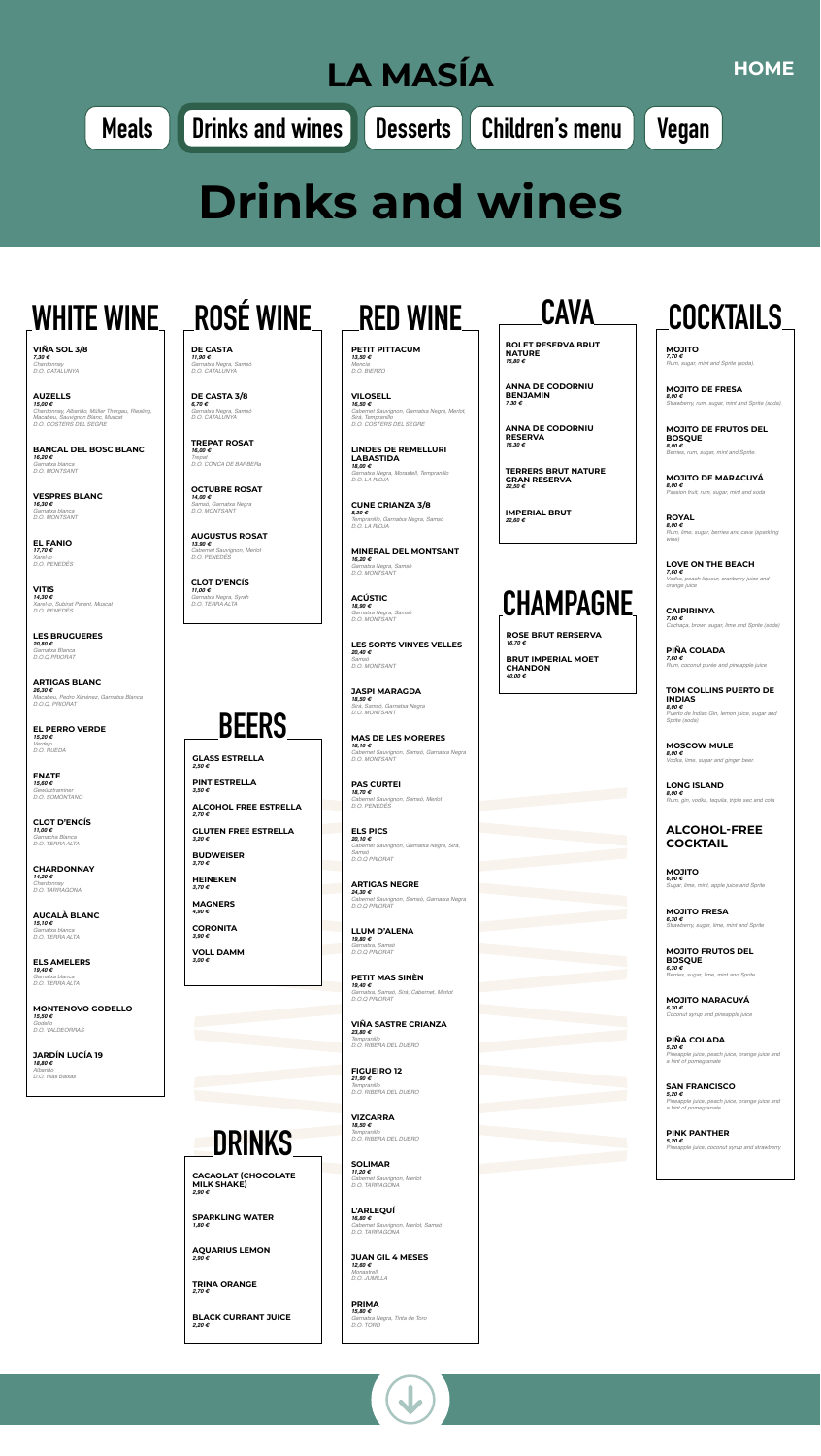**CRÈME BRÜLEE** *5,90 €* 

**NOCILLA CALZONE WITH ICE CREAM** *7,20 €* 

**FRESH FRUIT SALAD WITH TANGERINE SORBET** *6,00 €*

**CARAMEL COATED FRENCH TOAST WITH CUSTARD** *7,20 €* 

**SEMIFREDDO PRALINÉ** *6,10 €*

**BROWNIE**  *6,70 €*

**LEMONADE SORBET** *5,80 €*

**MANGO SORBET** *5,80 €*

<span id="page-3-0"></span>

**TIRAMISU WITH CRISPY BISCUIT**  *7,50 €*

**CHOCOLATE COULANT WITH VANILLA ICE CREAM**  *6,80 €*

**COPA TURRÓN** *7,50 € Nougat ice cream and cream.*

**COPA VARIADA CON NATA** *7,60 € Chocolate, vanilla and strawberry ice cream with cream.*

**COPA DINAMARCA** *7,40 € Vanilla ice cream, chocolate sauce and cream.*

**LEMONADE SLUSHIE & MANGO SLUSHIE** *7,50 €*









**IF YOU HAVE ANY FOOD ALLERGY PLEASE ASK OUR STAFF**



 **OPTIONAL GLUTEN FREE, PLEASE ASK OUR STAFF**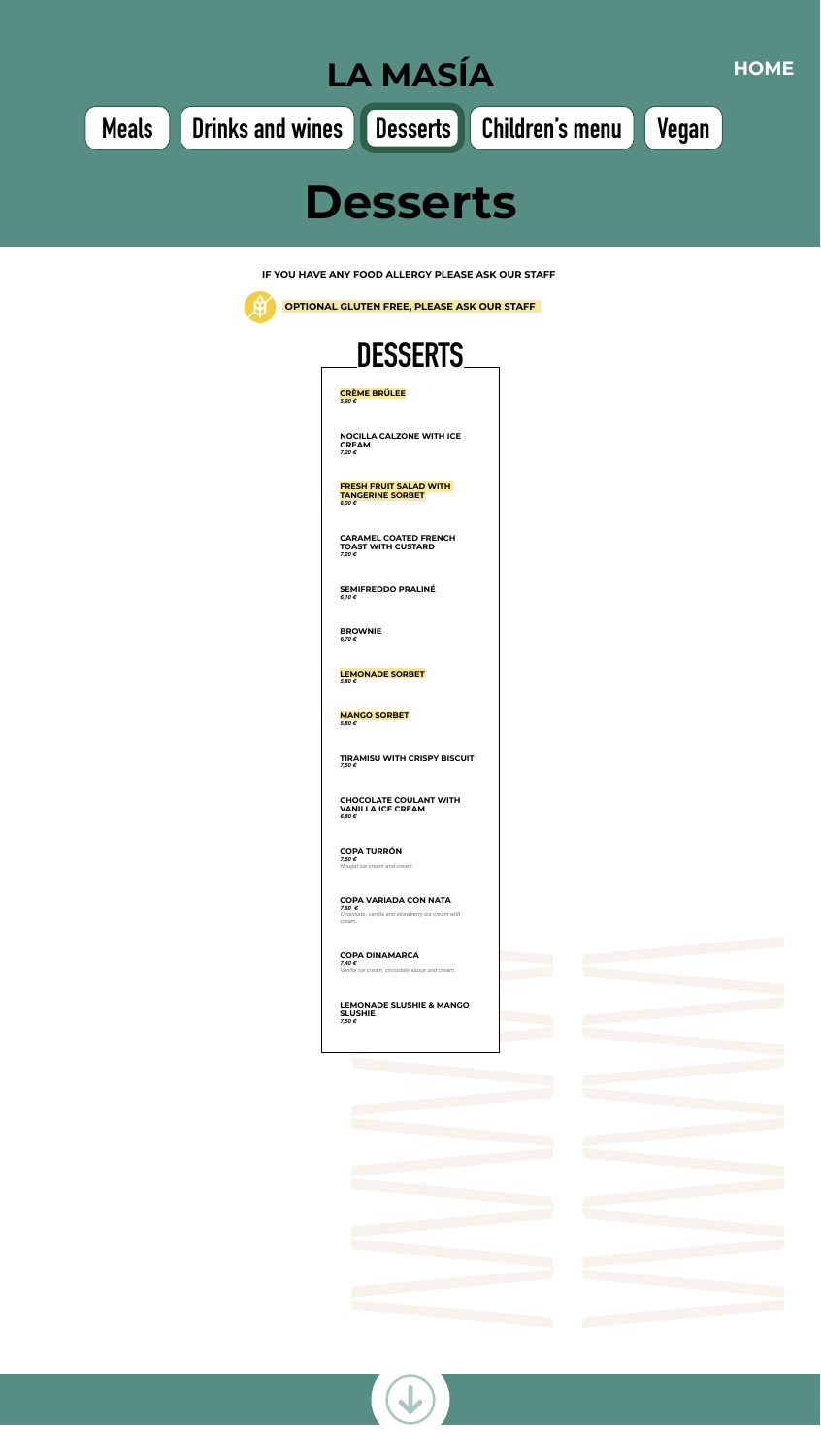<span id="page-4-0"></span>

**MAIN DISH**

**MENU NUMBER 1 CHICKEN NUGGETS** *7,90 €*

**MENU NUMBER 2**



**VEAL BURGUER** *7,90 €*

**MENU NUMBER 3 COATED OR GRILLED CHICKEN ESCALOPE** *7,90 €*

**MENU NUMBER 4 COATED OR GRILLED HAKE FILLET** *7,90 €*

> **MENU NUMBER 5 FRIKANDEL** *7,90 €*

**MENU NUMBER 6 ¼ ROASTED CHICKEN** *7,90 €*

**MENU NUMBER 7 CHICKEN CROQUETTES** *7,90 €*

**MENU NUMBER 8 MACARONI OR SPAGUETTI WITH NAPOLITAN OR BOLOGNESE SAUCE** *6,90 €*

### **SIDE DISH**

**ALL MENUS, EXCEPT FOR MENU NUMBER 8, CAN CHOOSE A SIDE DISH: CHIPS, WHITE RICE, WHITE RICE WITH TOMATO SAUCE, WHITE SPAGHETTIS OR SPAGHETTI WITH TOMATO SAUCE.** 



**ALL MENUS CAN CHOOSE A DRINK: JUICE, WATER OR SMALL SOFT DRINK.**

### **DESERTS**

**ALL MENUS CAN CHOOSE A DESSERT: SEASONAL FRUIT, YOGURT OR SMALL SCOOP OF ICE CREAM IN A TUB.**



 $\mathbf O$ 

 $\cup$ 





### **CHILDREN'S MENU**

## **Children's menu**